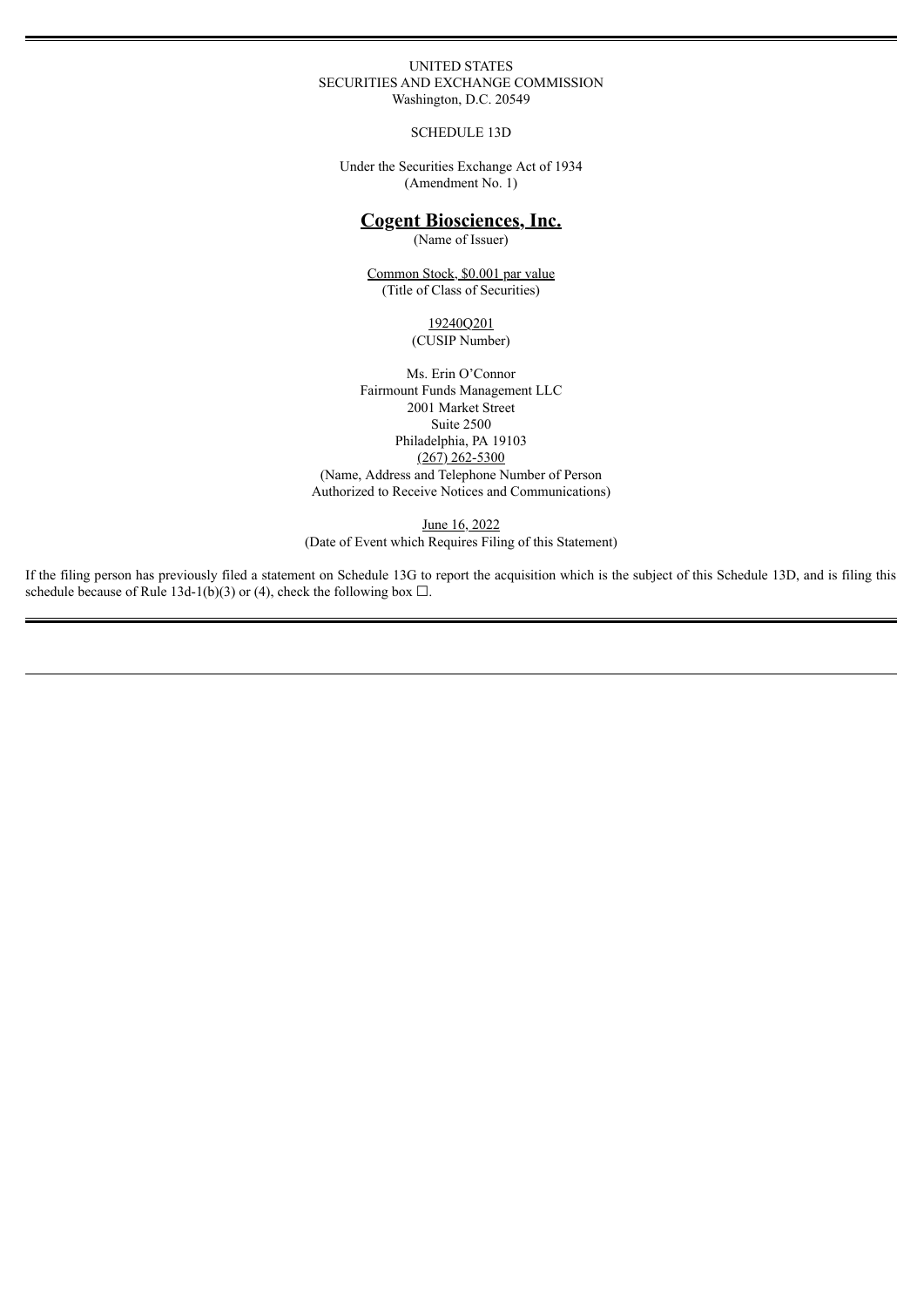# CUSIP No. 19240Q201

| $\mathbf{1}$                                                                                                                                   | <b>NAME OF REPORTING PERSON</b><br><b>Fairmount Funds Management LLC</b>                |                |                                                       |            |                       |  |
|------------------------------------------------------------------------------------------------------------------------------------------------|-----------------------------------------------------------------------------------------|----------------|-------------------------------------------------------|------------|-----------------------|--|
| $\overline{2}$                                                                                                                                 | CHECK THE APPROPRIATE BOX IF A MEMBER OF A GROUP                                        |                |                                                       | (a)<br>(b) | $\boxtimes$<br>$\Box$ |  |
| $\mathbf{3}$                                                                                                                                   | <b>SEC USE ONLY</b>                                                                     |                |                                                       |            |                       |  |
| $\overline{\mathbf{4}}$                                                                                                                        | <b>SOURCE OF FUNDS</b><br>AF                                                            |                |                                                       |            |                       |  |
| 5                                                                                                                                              | CHECK BOX IF DISCLOSURE OF LEGAL PROCEEDINGS IS REQUIRED PURSUANT TO ITEMS 2(d) OR 2(e) |                |                                                       |            | $\Box$                |  |
| 6                                                                                                                                              | CITIZENSHIP OR PLACE OF ORGANIZATION<br><b>Delaware</b>                                 |                |                                                       |            |                       |  |
| <b>NUMBER OF</b><br><b>SHARES</b><br><b>BENEFICIALLY</b><br><b>OWNED BY</b><br><b>EACH</b><br><b>REPORTING</b><br><b>PERSON</b><br><b>WITH</b> |                                                                                         | $\overline{7}$ | <b>SOLE VOTING POWER</b><br>$\mathbf{0}$              |            |                       |  |
|                                                                                                                                                |                                                                                         | 8              | <b>SHARED VOTING POWER</b><br>$15,230,473^{(1)}$      |            |                       |  |
|                                                                                                                                                |                                                                                         | 9              | <b>SOLE DISPOSITIVE POWER</b><br>0                    |            |                       |  |
|                                                                                                                                                |                                                                                         | 10             | <b>SHARED DISPOSITIVE POWER</b><br>$15,230,473^{(1)}$ |            |                       |  |
| 11                                                                                                                                             | AGGREGATE AMOUNT BENEFICIALLY OWNED BY EACH REPORTING PERSON<br>$15,230,473^{(1)}$      |                |                                                       |            |                       |  |
| 12                                                                                                                                             | CHECK BOX IF THE AGGREGATE AMOUNT IN ROW (11) EXCLUDES CERTAIN SHARES<br>$\Box$         |                |                                                       |            |                       |  |
| 13                                                                                                                                             | PERCENT OF CLASS REPRESENTED BY AMOUNT IN ROW (11)<br>$19.99\%^{(2)}$                   |                |                                                       |            |                       |  |
| 14                                                                                                                                             | <b>TYPE OF REPORTING PERSON</b><br><b>IA</b>                                            |                |                                                       |            |                       |  |

- (1) The securities include (a) 2,758,975 shares of common stock, \$0.001 par value ("Common Stock"), and (b) 12,471,498 shares of Common Stock issuable upon conversion of 49,885.992 shares of Series A Convertible Preferred Stock, par value \$0.001 per share (the "Series A Preferred Stock"), the conversion of which is subject to a beneficial ownership limitation of 19.99% of the outstanding Common Stock. The securities exclude shares of Common Stock issuable upon conversion of shares of Series A Preferred Stock in excess of the beneficial ownership limitation.
- (2) Based on 63,718,964 shares of Common Stock outstanding as of June 16, 2022 and the issuance of 12,471,498 additional shares upon the conversion of Series A Preferred Stock.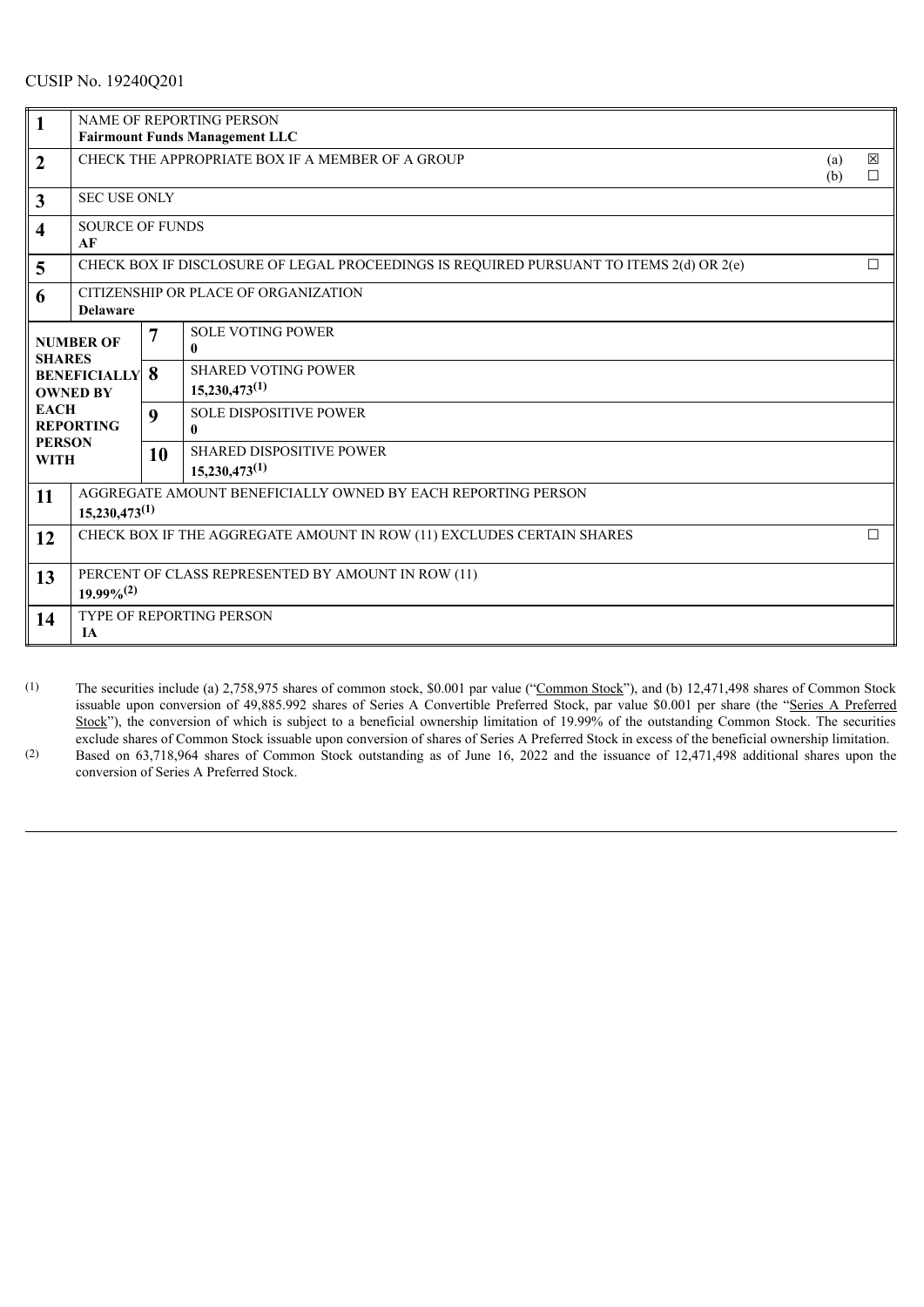| $\mathbf{1}$                                                                                                                                   | <b>NAME OF REPORTING PERSON</b><br><b>Fairmount Healthcare Fund GP LLC</b>              |                  |                                                      |            |                  |
|------------------------------------------------------------------------------------------------------------------------------------------------|-----------------------------------------------------------------------------------------|------------------|------------------------------------------------------|------------|------------------|
| $\boldsymbol{2}$                                                                                                                               | CHECK THE APPROPRIATE BOX IF A MEMBER OF A GROUP                                        |                  |                                                      | (a)<br>(b) | $\boxtimes$<br>П |
| $\mathbf{3}$                                                                                                                                   | <b>SEC USE ONLY</b>                                                                     |                  |                                                      |            |                  |
| $\overline{\mathbf{4}}$                                                                                                                        | <b>SOURCE OF FUNDS</b><br>AF                                                            |                  |                                                      |            |                  |
| 5                                                                                                                                              | CHECK BOX IF DISCLOSURE OF LEGAL PROCEEDINGS IS REQUIRED PURSUANT TO ITEMS 2(d) OR 2(e) |                  |                                                      |            | $\Box$           |
| 6                                                                                                                                              | CITIZENSHIP OR PLACE OF ORGANIZATION<br><b>Delaware</b>                                 |                  |                                                      |            |                  |
| <b>NUMBER OF</b><br><b>SHARES</b><br><b>BENEFICIALLY</b><br><b>OWNED BY</b><br><b>EACH</b><br><b>REPORTING</b><br><b>PERSON</b><br><b>WITH</b> |                                                                                         | 7                | <b>SOLE VOTING POWER</b><br>$\mathbf{0}$             |            |                  |
|                                                                                                                                                |                                                                                         | 8                | <b>SHARED VOTING POWER</b><br>$3,265,351^{(1)}$      |            |                  |
|                                                                                                                                                |                                                                                         | $\boldsymbol{9}$ | <b>SOLE DISPOSITIVE POWER</b><br>$\mathbf{0}$        |            |                  |
|                                                                                                                                                |                                                                                         | 10               | <b>SHARED DISPOSITIVE POWER</b><br>$3,265,351^{(1)}$ |            |                  |
| 11                                                                                                                                             | AGGREGATE AMOUNT BENEFICIALLY OWNED BY EACH REPORTING PERSON<br>$3,265,351^{(1)}$       |                  |                                                      |            |                  |
| 12                                                                                                                                             | CHECK BOX IF THE AGGREGATE AMOUNT IN ROW (11) EXCLUDES CERTAIN SHARES                   |                  |                                                      |            |                  |
| 13                                                                                                                                             | PERCENT OF CLASS REPRESENTED BY AMOUNT IN ROW (11)<br>$4.90\%^{(2)}$                    |                  |                                                      |            |                  |
| 14                                                                                                                                             | TYPE OF REPORTING PERSON<br>00                                                          |                  |                                                      |            |                  |

- (1) The securities include (a) 286,851 shares of common stock, \$0.001 par value ("Common Stock"), and (b) 2,978,500 shares of Common Stock issuable upon conversion of 11,914 shares of Series A Convertible Preferred Stock, par value \$0.001 per share (the "Series A Preferred Stock"), the conversion of which is subject to a beneficial ownership limitation of 19.99% of the outstanding Common Stock. The securities exclude shares of Common Stock issuable upon conversion of shares of Series A Preferred Stock in excess of the beneficial ownership limitation.
- (2) Based on 63,718,964 shares of Common Stock outstanding as of June 16, 2022 and the issuance of 2,978,500 additional shares upon the conversion of Series A Preferred Stock.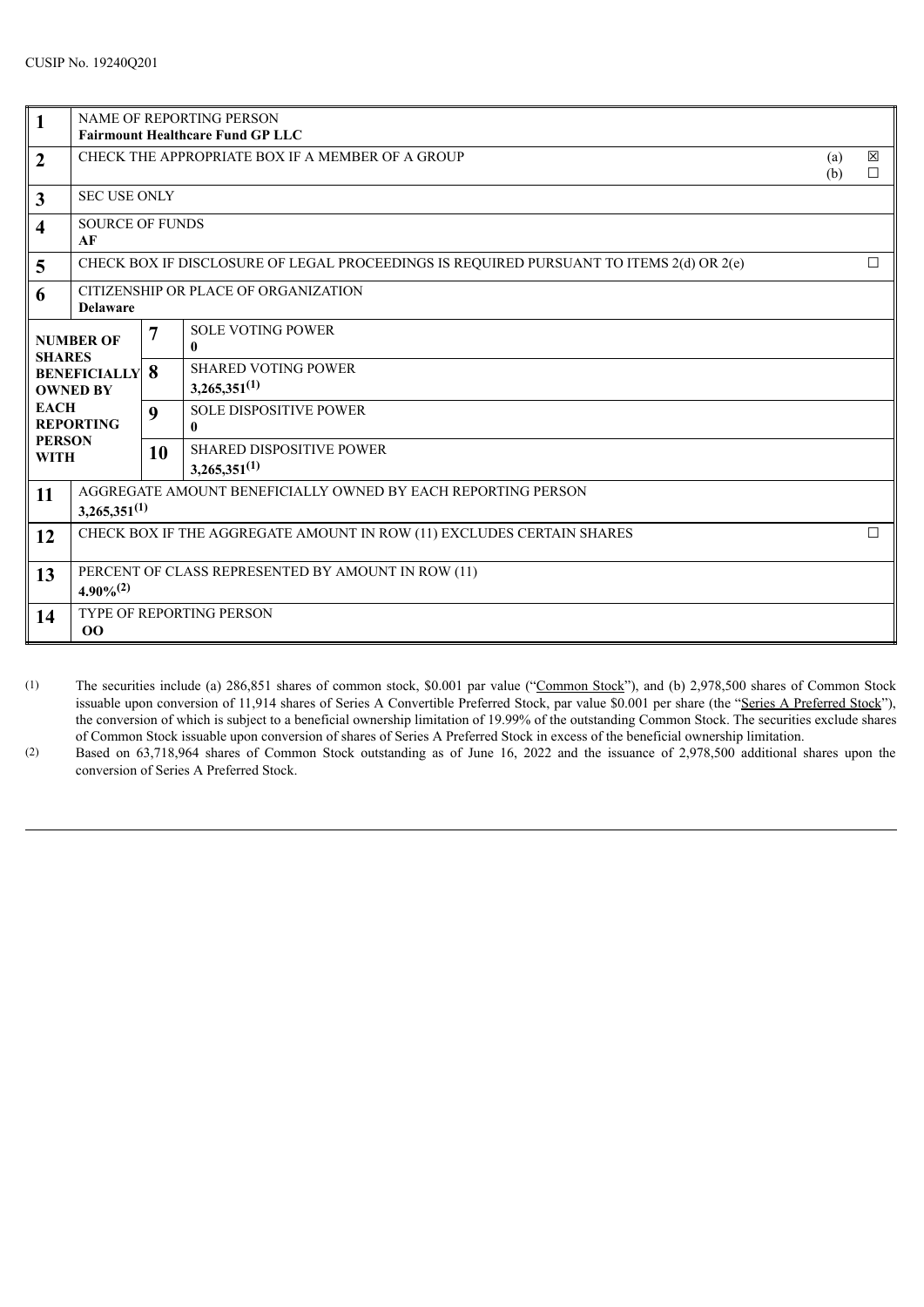| $\vert$ 1                                                                                                                                      | <b>NAME OF REPORTING PERSON</b><br><b>Fairmount Healthcare Fund II GP LLC</b>                     |                  |                                                           |            |                       |
|------------------------------------------------------------------------------------------------------------------------------------------------|---------------------------------------------------------------------------------------------------|------------------|-----------------------------------------------------------|------------|-----------------------|
| $\boldsymbol{2}$                                                                                                                               | CHECK THE APPROPRIATE BOX IF A MEMBER OF A GROUP                                                  |                  |                                                           | (a)<br>(b) | $\boxtimes$<br>$\Box$ |
| $\overline{\mathbf{3}}$                                                                                                                        | <b>SEC USE ONLY</b>                                                                               |                  |                                                           |            |                       |
| $\overline{\mathbf{4}}$                                                                                                                        | <b>SOURCE OF FUNDS</b><br>AF                                                                      |                  |                                                           |            |                       |
| 5                                                                                                                                              | $\Box$<br>CHECK BOX IF DISCLOSURE OF LEGAL PROCEEDINGS IS REQUIRED PURSUANT TO ITEMS 2(d) OR 2(e) |                  |                                                           |            |                       |
| 6                                                                                                                                              | CITIZENSHIP OR PLACE OF ORGANIZATION<br><b>Delaware</b>                                           |                  |                                                           |            |                       |
| <b>NUMBER OF</b><br><b>SHARES</b><br><b>BENEFICIALLY</b><br><b>OWNED BY</b><br><b>EACH</b><br><b>REPORTING</b><br><b>PERSON</b><br><b>WITH</b> |                                                                                                   | 7                | <b>SOLE VOTING POWER</b><br>$\mathbf{0}$                  |            |                       |
|                                                                                                                                                |                                                                                                   | 8                | <b>SHARED VOTING POWER</b><br>$14,943,622$ <sup>(1)</sup> |            |                       |
|                                                                                                                                                |                                                                                                   | $\boldsymbol{9}$ | <b>SOLE DISPOSITIVE POWER</b><br>$\mathbf{0}$             |            |                       |
|                                                                                                                                                |                                                                                                   | 10               | <b>SHARED DISPOSITIVE POWER</b><br>$14.943.622^{(1)}$     |            |                       |
| 11                                                                                                                                             | AGGREGATE AMOUNT BENEFICIALLY OWNED BY EACH REPORTING PERSON<br>$14,943,622$ <sup>(1)</sup>       |                  |                                                           |            |                       |
| 12                                                                                                                                             | CHECK BOX IF THE AGGREGATE AMOUNT IN ROW (11) EXCLUDES CERTAIN SHARES<br>$\Box$                   |                  |                                                           |            |                       |
| 13                                                                                                                                             | PERCENT OF CLASS REPRESENTED BY AMOUNT IN ROW (11)<br>$19.61\%^{(2)}$                             |                  |                                                           |            |                       |
| 14                                                                                                                                             | <b>TYPE OF REPORTING PERSON</b><br>00                                                             |                  |                                                           |            |                       |

(1) The securities include (a) 2,472,124 shares of common stock, \$0.001 par value ("Common Stock"), and (b) 12,471,498 shares of Common Stock issuable upon conversion of 49,885.992 shares of Series A Convertible Preferred Stock, par value \$0.001 per share (the "Series A Preferred Stock"), the conversion of which is subject to a beneficial ownership limitation of 19.99% of the outstanding Common Stock. The securities exclude shares of Common Stock issuable upon conversion of shares of Series A Preferred Stock in excess of the beneficial ownership limitation.

(2) Based on 63,718,964 shares of Common Stock outstanding as of June 16, 2022 and the issuance of 12,471,498 additional shares upon the conversion of Series A Preferred Stock.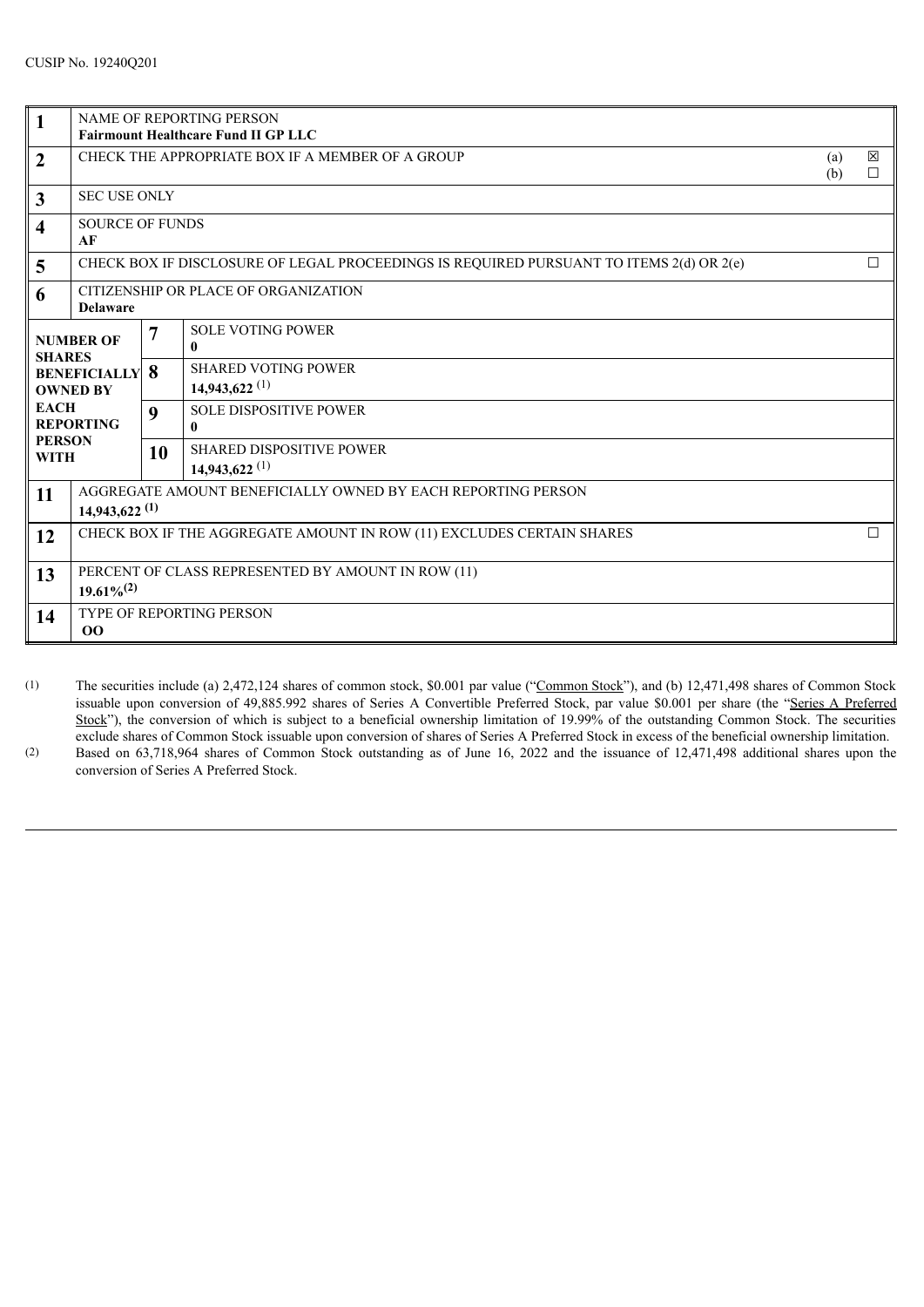#### **Item 1. Security and Issuer**

This Amendment No. 1 amends and supplements the statement on Schedule 13D originally filed with the Securities and Exchange Commission on July 6, 2020 (the "Statement") by the Reporting Persons with respect to the Common Stock, \$0.001 par value (the "Common Stock"), of Cogent Biosciences, Inc. (the "Company" or "Cogent"). Unless otherwise defined herein, capitalized terms used in this Amendment No. 1 shall have the meanings ascribed to them in the Statement. Unless amended or supplemented below, the information in the Statement remains unchanged. The address of the principal executive offices of the Company is 200 Cambridge Park Drive, Suite 2500, Cambridge, Massachusetts 02140.

#### **Item 2. Identity and Background**

- (a) This Schedule 13D is being filed jointly by (1) Fairmount Funds Management LLC, a Delaware limited liability company and Securities and Exchange Commission registered investment adviser under the Investment Advisers Act of 1940 ("Fairmount Funds Management"); (2) Fairmount Healthcare Fund GP LLC, a Delaware limited liability company ("Fairmount GP"); and (3) Fairmount Healthcare Fund II GP LLC, a Delaware limited liability company ("Fairmount GP II") (Fairmount Funds Management, Fairmount GP, and Fairmount GP II, collectively, the "Reporting Persons").
- (b) The principal business address of the Reporting Persons is 2001 Market Street, Suite 2500, Philadelphia, PA 19103.
- (c) The principal business of Fairmount Funds Management is to provide discretionary investment management services to qualified investors through its private pooled investment vehicles, Fairmount Healthcare Fund LP and Fairmount Healthcare Fund II LP (collectively, the "Clients"). Fairmount GP serves as the general partner to Fairmount Healthcare Fund LP. Fairmount GP II serves as the general partner to Fairmount Healthcare Fund II LP. Fairmount Funds Management has voting and dispositive power over the Common Stock held by the Clients, which is deemed shared with Fairmount GP, and Fairmount GP II. The Clients do not have the right to acquire voting or dispositive power over the Common Stock within sixty days.
- (d)-(e) During the last five years, none of the Reporting Persons (i) has been convicted in a criminal proceeding (excluding traffic violations or similar misdemeanors) or (ii) has been a party to a civil proceeding of a judicial or administrative body of competent jurisdiction and as a result of such proceedings was or is subject to a judgment, decree, or final order enjoining future violations of, or prohibiting or mandating activities subject to, federal or state securities laws or finding any violations with respect at such laws.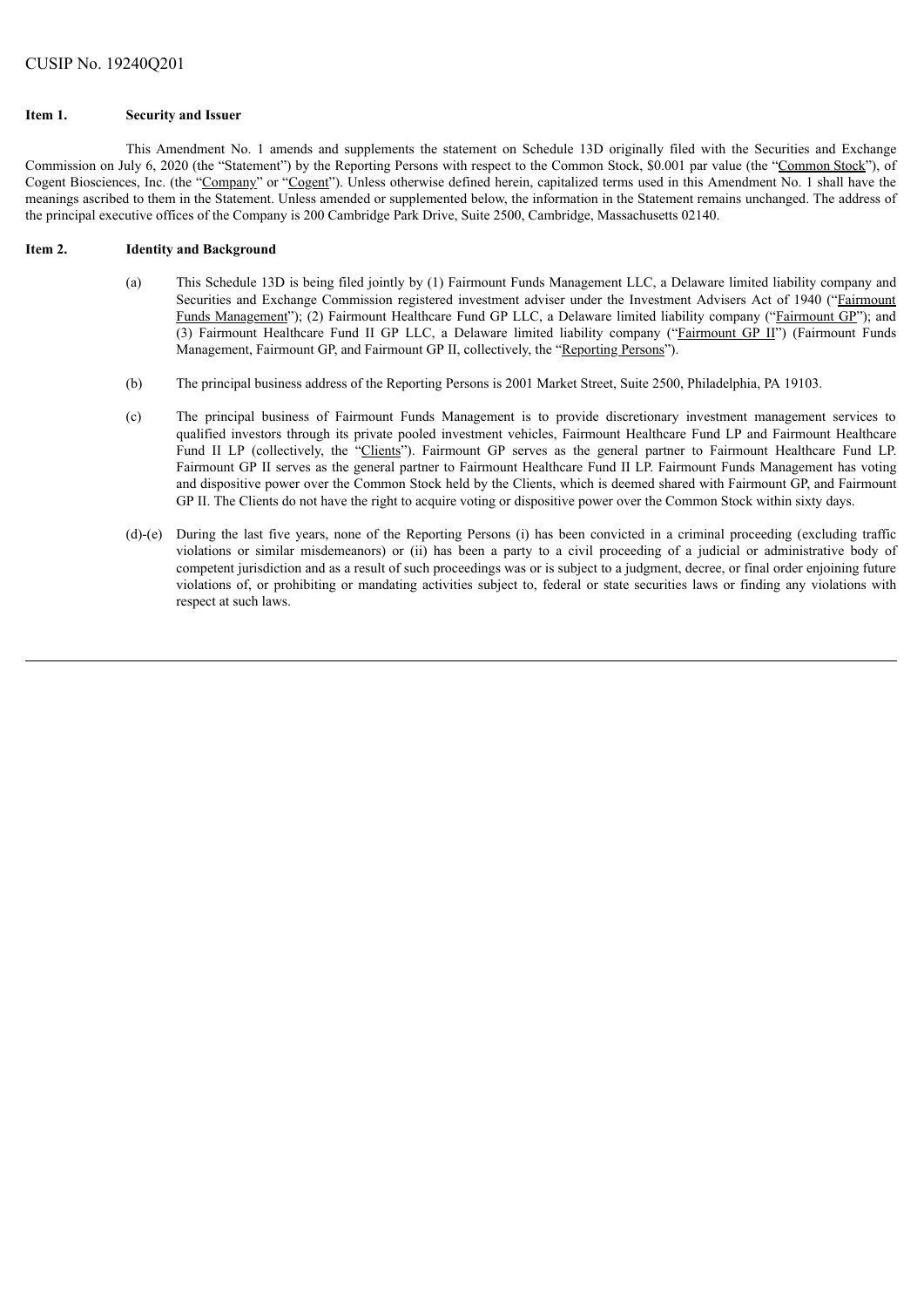#### **Item 3. Source and Amount of Funds or Other Consideration**

Item 3 of the Statement is hereby amended and supplemented as follows:

On June 16, 2022, the Reporting Persons purchased a total of 1,200,000 shares of Common Stock of the Company for an aggregate of \$9,900,000. The shares were purchased with working capital.

#### **Item 4. Purpose of Transaction**

Item 4 is hereby amended and supplemented as follows:

The Reporting Persons acquired the Common Stock referred to in Item 3 for investment purposes and not with an intent, purpose or effect of changing control of the Company.

#### **Item 5. Interest in Securities of the Company**

Item 5 is hereby amended and supplemented as follows:

(a) and (b) See Items 7-11 of the cover pages above and Item 2.

(c) The following table lists the Reporting Persons' transactions in Common Stock that were effected during the sixty day period prior to the filing of this Schedule 13D:

| <b>Transaction</b>  | Purchaser       | Date      | <b>Share Amount</b> | Price |      |
|---------------------|-----------------|-----------|---------------------|-------|------|
| Purchase            | Fairmount GP II | 6/16/2022 | 0.200,000           |       | 8.25 |
| (d) Not applicable. |                 |           |                     |       |      |

(e) Not applicable.

### **Item 7. Material to be Filed as Exhibits**

- Exhibit No. Description
- 99.1 Joint Filing Agreement by and among the Reporting Persons (incorporated by reference to Exhibit 99.1 to the Schedule 13D filed by the Reporting Persons with the SEC on July 10, 2020, File No. 005-90431).